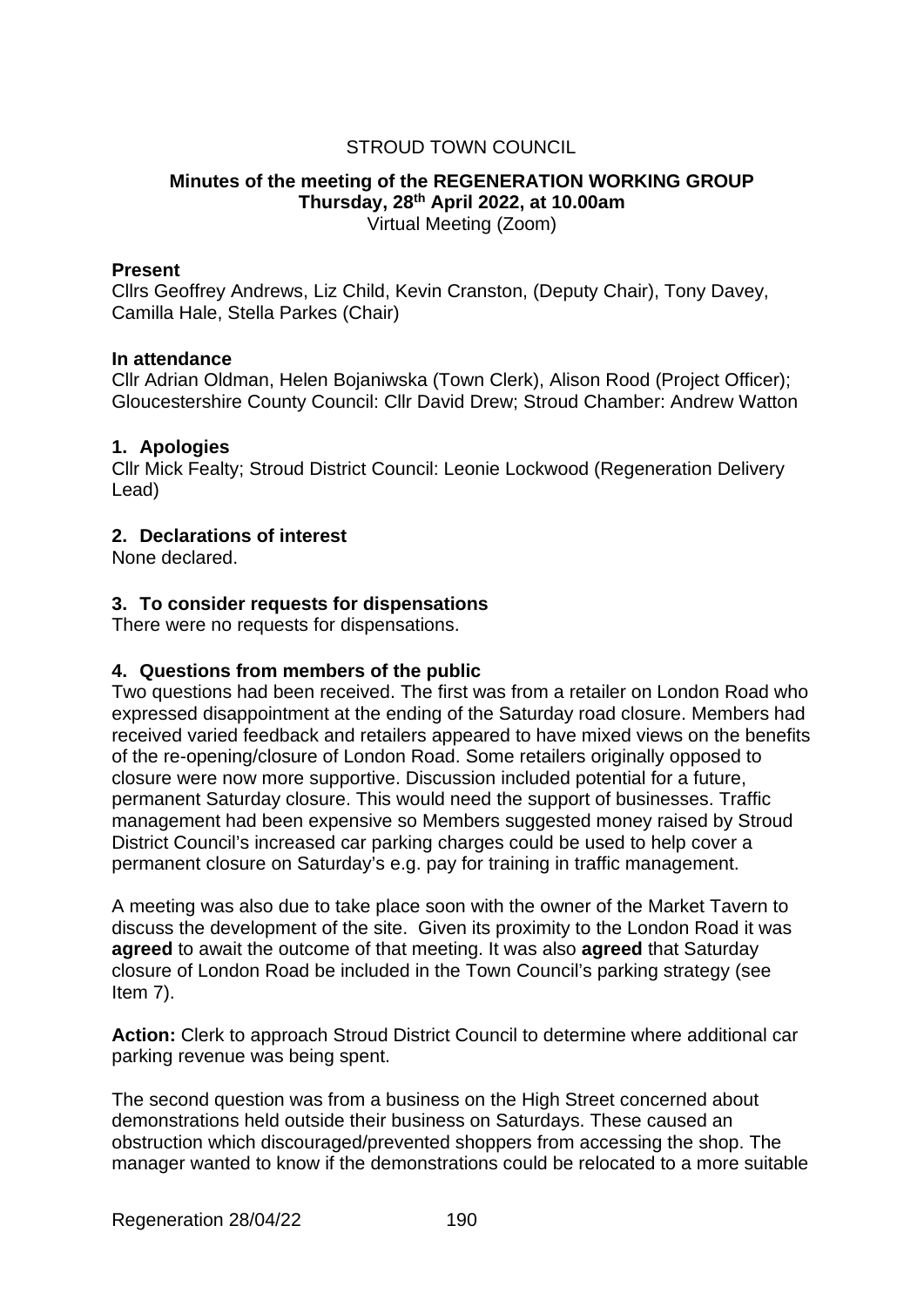location e.g. Subscription Room forecourt. The demonstration organiser had contacted the Town Council and they intended to hold further, smaller demonstrations. In future they would ensure marshals kept access to shops clear.

Members acknowledged the Town Council had no formal powers to ensure demonstrations only happened in certain areas of the town. They also recognised that for some members of the public demonstrations may be intimidating and offputting and discourage them from shopping in the town centre, with a detrimental impact on businesses. The necessity of a street licence to sell food, but not for a demonstration was discussed as was the policing of such events.

The Clerk suggested the development of a town centre code of conduct which, if not followed, could trigger action by the Police. It was **agreed** that Members would use their formal and informal networks to highlight these issues to demonstration organisers.

**Action:** Clerk to set up a meeting with the Chamber and the Police to discuss a code of conduct.

## **5. Minutes of previous meeting**

The minutes of the Committee meeting on 17<sup>th</sup> February 2022 were noted by the members present and will be approved by the Committee at the earliest opportunity.

## **6. Approved Budget for 2022-23 financial year**

The budget report was noted. The Clerk reported CIL payments to the Town Council were in the region of £14k, which is significantly higher than those received previously. Reflecting this the Clerk highlighted the need for a policy to cover Community Infrastructure Levy (CIL) spending.

**Action:** Clerk to include an item on the Finance and Policy Committee agenda to discuss spending priorities for CIL funds.

## **7. Project Officer report**

Members were updated on the progress of the Market Towns Tourism work. Tenders had been received and a shortlist developed. Following Stroud District Council's procurement of a place experience platform/app, the Project Officer had undertaken training to upload information for the Stroud pages. Some disappointment was expressed that the town councils did not take full advantage of the Visit Stroud site already available. Members asked for further clarification regarding future funding for the app.

**Action**: Project Officer to check on-going app funding with Stroud District Council.

Development of a brief for a town centre parking study had not progressed as well as expected. A brief outline of the streets to be covered was given. It was a suggested more streets be included e.g. Gloucester Street, Station Road and Lansdown. Following earlier conversations regarding London Road closure (Item 4) it was **agreed** to include any potential Saturday closure of London Road in the study.

Updates on the train station survey and Access for All funding were noted.

Regeneration 28/04/22 191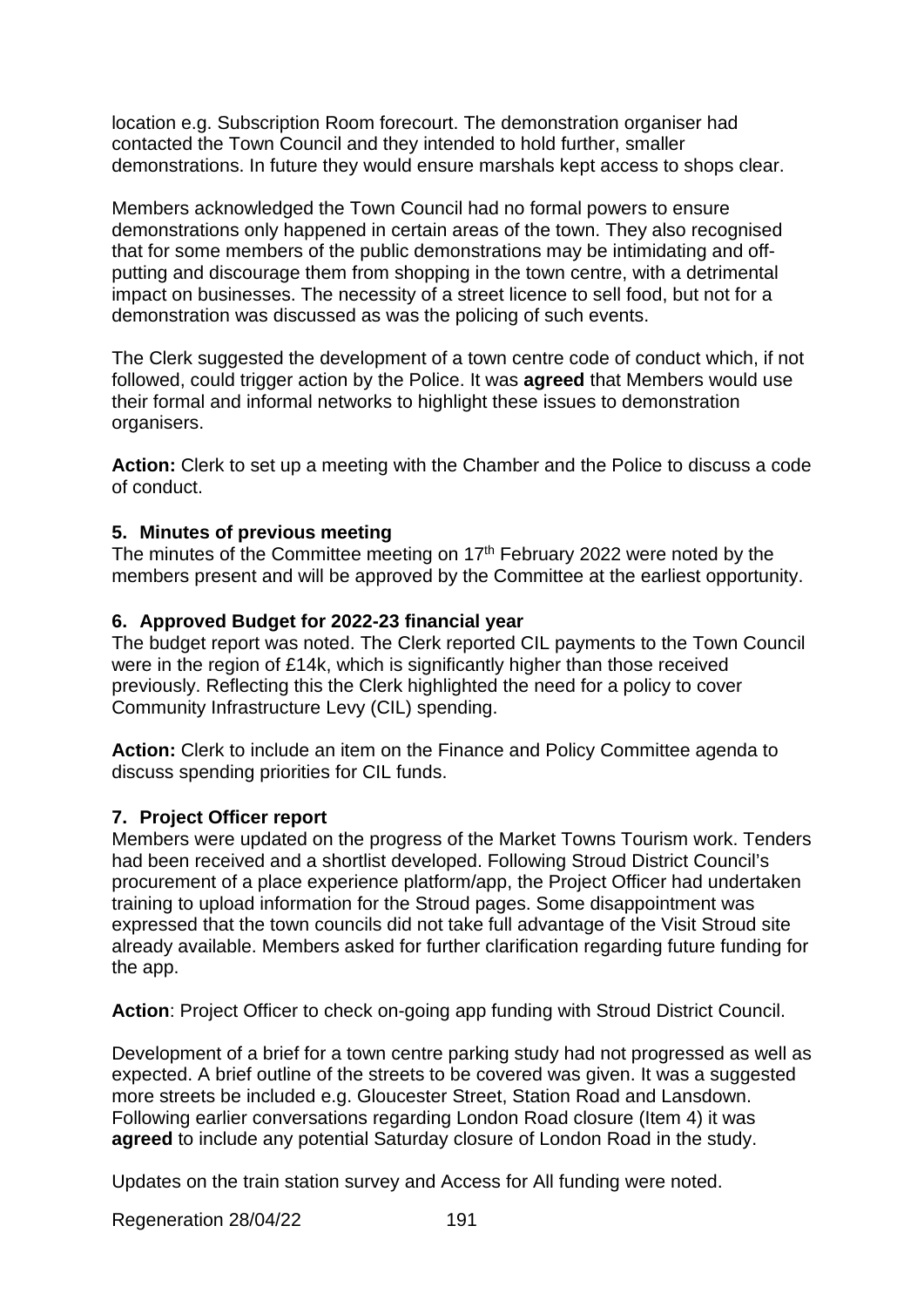## **8. Bus services and facilities report**

The Project Officer reported on a recent meeting, arranged by Cllr Oldman, between Stagecoach, Gloucestershire County Councillors (GCC), Dransfield, the Town Council and members of the public. This meeting discussed the facilities at Merrywalks and the continuing unreliability of bus services in the Stroud area. Another meeting was due to be held later in the year

Members agreed that services were poor, unreliable, and expensive and facilities at Merrywalks needed upgrading. It was accepted that it was now too late to include improvements in the Levelling Up Fund bid. Members raised the potential to work with other market towns to look at other options including the provision of buses and to set own routes. This approach had also been discussed at a recent Market Towns Forum meeting. It was suggested that Gloucestershire Rural Community Council be invited to any future bus meeting given their active involvement in bus service provision.

Members **agreed** to note the update on bus services and to approve in principle future support and resources for public realm and bus shelter improvements funded from CIL contributions, working in partnership with Dransfield Properties, GCC, Stroud District Council (SDC) and bus service providers.

It was further **agreed** to progress research into alternative bus services, when staff resources allow.

Cllr Oldman offered his time to assist in taking this work forward.

## **9. Design work update at Subscription Rooms forecourt**

The Clerk reported that the public consultation will end on 29<sup>th</sup> April. Consultation had highlighted a variety of potential improvements for the design team to consider. An Accessibility Audit had now been completed.

Members of the Civic Society had expressed strong views on the design and developed their own proposals, but it was unclear if these had undergone any consultation. Atkins, Gloucestershire County Council's highways consultants, had been instructed to look at how the new town square would interact with the surrounding roads.

## **10.Update on Levelling Up Fund bid**

The Clerk gave an update on progress, highlighting that currently potential projects would require funding of approximately £25m, £5m above the maximum amount available. Some projects would inevitably need be dropped.

At an extraordinary meeting organised by Siobhan Baillie MP, the District Council had been urged to finalise and cost the different elements as soon as possible. In addition, she had recommended the inclusion of some private development and the District Council were now exploring opportunities with Dransfield. Job creation was seen as an important element of any successful bid. Members discussed the importance of consultation on the bid, especially with significant local employers e.g. Ecotricity.